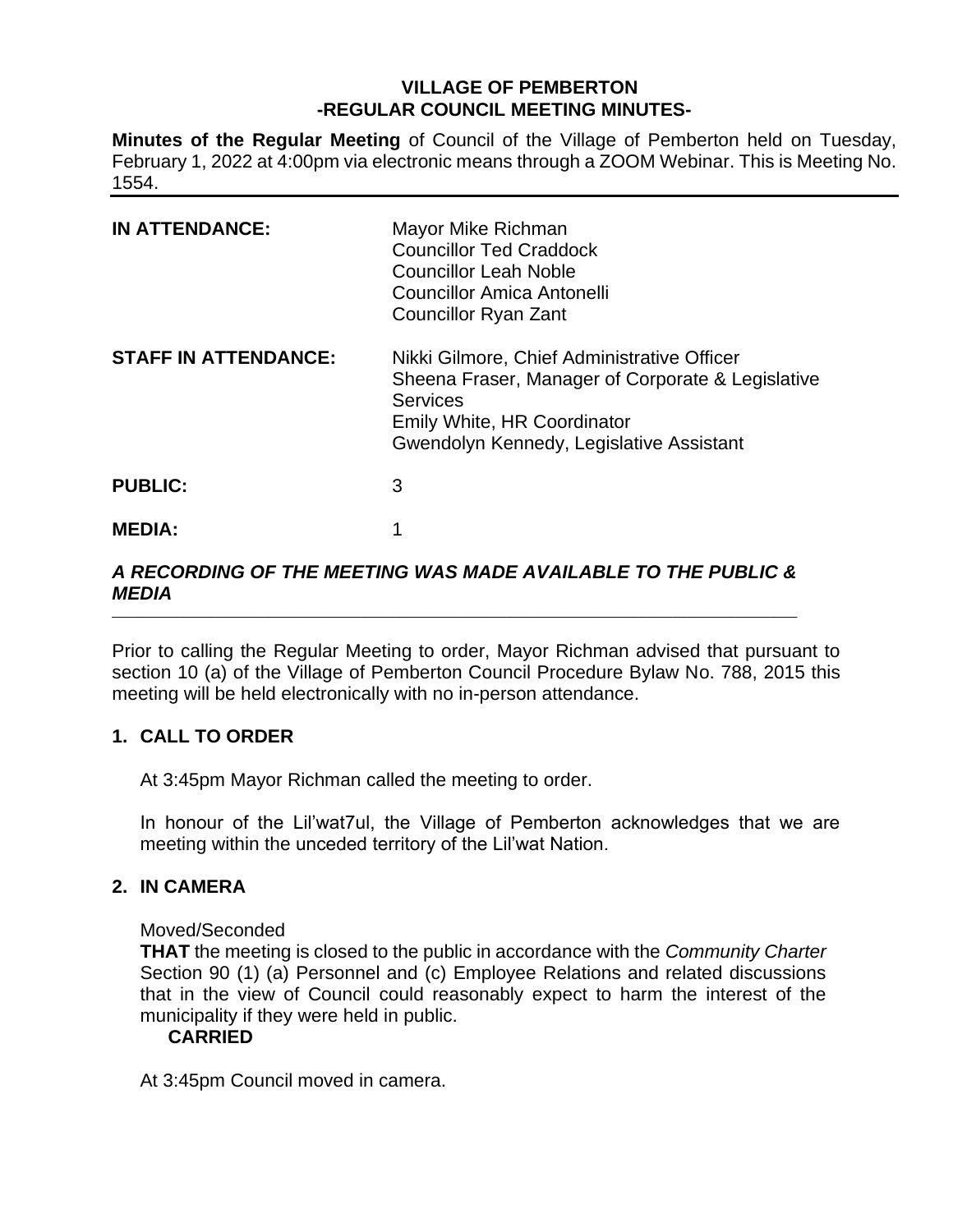Village of Pemberton Regular Council Meeting No. 1554 Tuesday, February 1, 2022 Page **2** of **7**

# **3. RECESS REGULAR MEETING**

At 4:56pm the Regular Meeting was recessed.

## **4. RECONVENE REGULAR MEETING**

At 5:33pm the Regular meeting was reconvened.

Mayor Richman requested 30 seconds of silence in acknowledgement of the recent horrific discovery at Williams Lake Residential School.

Mayor Richman advised that pursuant to section 10 (a) of the Village of Pemberton Council Procedure Bylaw No. 788, 2015 this meeting will be held electronically with no in-person attendance.

# **5. APPROVAL OF AGENDA**

Moved/Seconded **THAT** the Agenda be approved as circulated. **CARRIED**

#### **6. RISE WITH REPORT FROM IN CAMERA**

## **7. ADOPTION OF MINUTES**

**a) Regular Council Meeting No. 1553, Tuesday, January 18, 2022**

Moved/Seconded **THAT** the minutes of Regular Council Meeting No. 1553, held Tuesday, January 18, 2022, be approved as circulated. **CARRIED**

## **8. BUSINESS ARISING FROM THE PREVIOUS REGULAR COUNCIL MEETING**

## **9. BUSINESS ARISING FROM THE COMMITTEE OF THE WHOLE MEETING**

## **10.COMMITTEE MINUTES – FOR INFORMATION**

# **11.DELEGATIONS**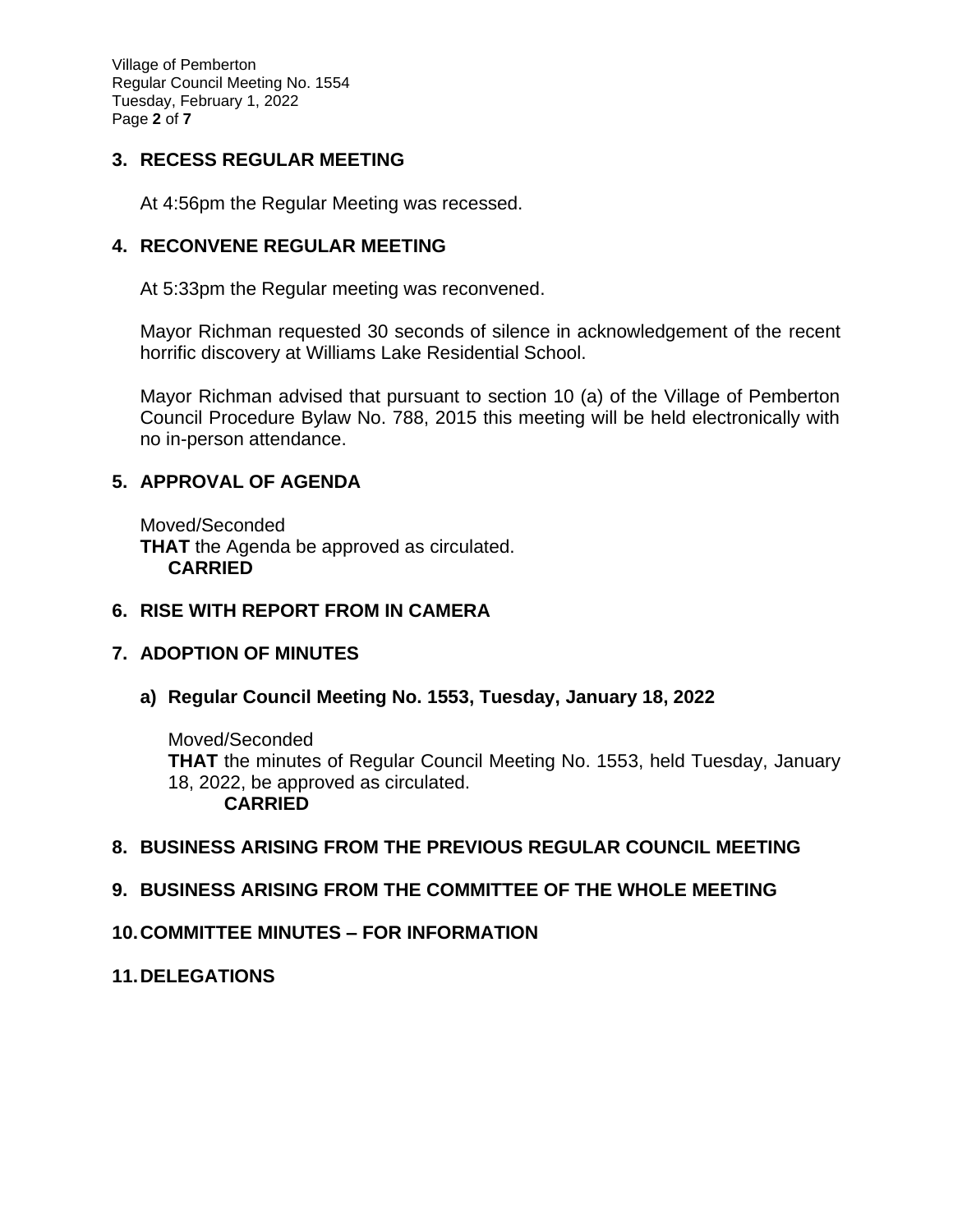Village of Pemberton Regular Council Meeting No. 1554 Tuesday, February 1, 2022 Page **3** of **7**

## **12.STAFF REPORTS**

## **a) Office of the Chief Administrative Officer**

#### **i. Verbal Report**

CAO Gilmore did not provide a verbal report.

At 5:36pm Emily White joined the meeting.

## **ii. Village Bursary Policy Amendment**

Moved/Seconded

**THAT** the Village Bursary Policy be amended to include the following clause:

In the instance Council is unable to agree upon a single, clear recipient of the award based upon the above criteria, Council reserves the right to split the total value of the award between two successful recipients. **CARRIED**

Moved/Seconded **THAT** the Village Bursary funds be increased from \$2,000 to \$3,000. **CARRIED**

At 5:51pm Ms. White left the meeting.

## **b) Corporate & Legislative Services**

## **i. Lower Mainland Local Government Association – Call for Resolutions**

Moved/Seconded

**THAT** the following resolution be submitted to the Lower Mainland Local Government Association for presentation at the 2022 Annual Conference and AGM:

**WHEREAS** the current funding model for RCMP services results in an immense financial burden for small municipalities when their population grows above 5,000;

**AND WHEREAS** a large proportion of RCMP time and budget goes to policing provincial highways that either run through or beside small communities;

**THEREFORE BE IT RESOLVED THAT** UBCM request that the Provincial government develop a more transitional funding model for RCMP services for small communities that would see incremental adjustments as a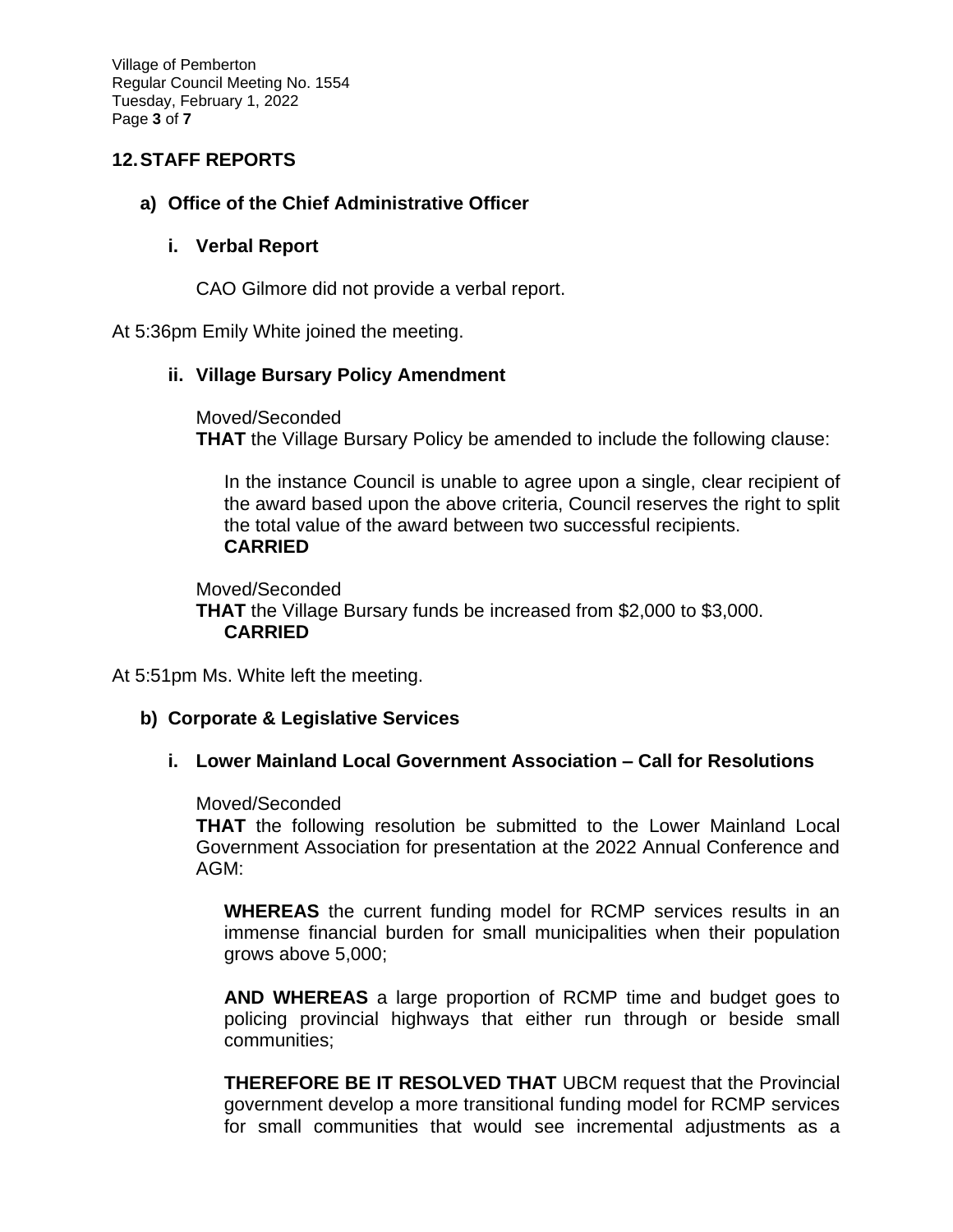community grows beyond 5,000 and then beyond 10, 000 and finally over 15,000 residents;

**AND BE IT FURTHER RESOLVED THAT** the Union of British Columbia Municipalities be involved in the development of the policy. **CARRIED**

Moved/Seconded

**THAT** Staff research resolutions previous submitted to the Lower Mainland Local Government Association and the Union of British Columbia Municipalities regarding the funding of local fire services with reference to the cost of responding to motor vehicle accidents outside of the municipal boundaries, and bring back this information to a future meeting of Council.

## **CARRIED**

## Moved/Seconded

**THAT** Staff research previous resolutions submitted to the Lower Mainland Local Government Association and the Union of British Columbia Municipalities regarding old growth forest preservation and bring back this information, and the new provincial policy regarding the harvesting of old growth forests, to a future meeting of Council.

# **CARRIED**

## **13.BYLAWS**

## **14. Mayor's Report**

# **a) Reconsideration of Development Permit No. 91 – Sunstone Phase 2B Common Lot Grading**

## Moved/Seconded

**THAT** Council refer Development Permit No. 91 back to Staff to address the retaining wall variance before reconsideration by Council.  **CARRIED**

## **b) Verbal Report**

Mayor Richman attended the following meetings:

- Quarterly meeting with Inspector Robert Dykstra, Officer-in-Charge (OIC) of the Sea-to-Sky Detachment of the RCMP:
	- $\circ$  The new schedule has been implemented with five constables and Corporal Scott Langtry dedicated to Pemberton, and a sixth constable may be added.
	- o Monthly meetings with OIC Dykstra, Sergeant Sasha Banks and Corporal Langtry will be scheduled.
	- o Inspector Dykstra will attend the upcoming youth dance at the Pemberton Community Centre as DJ.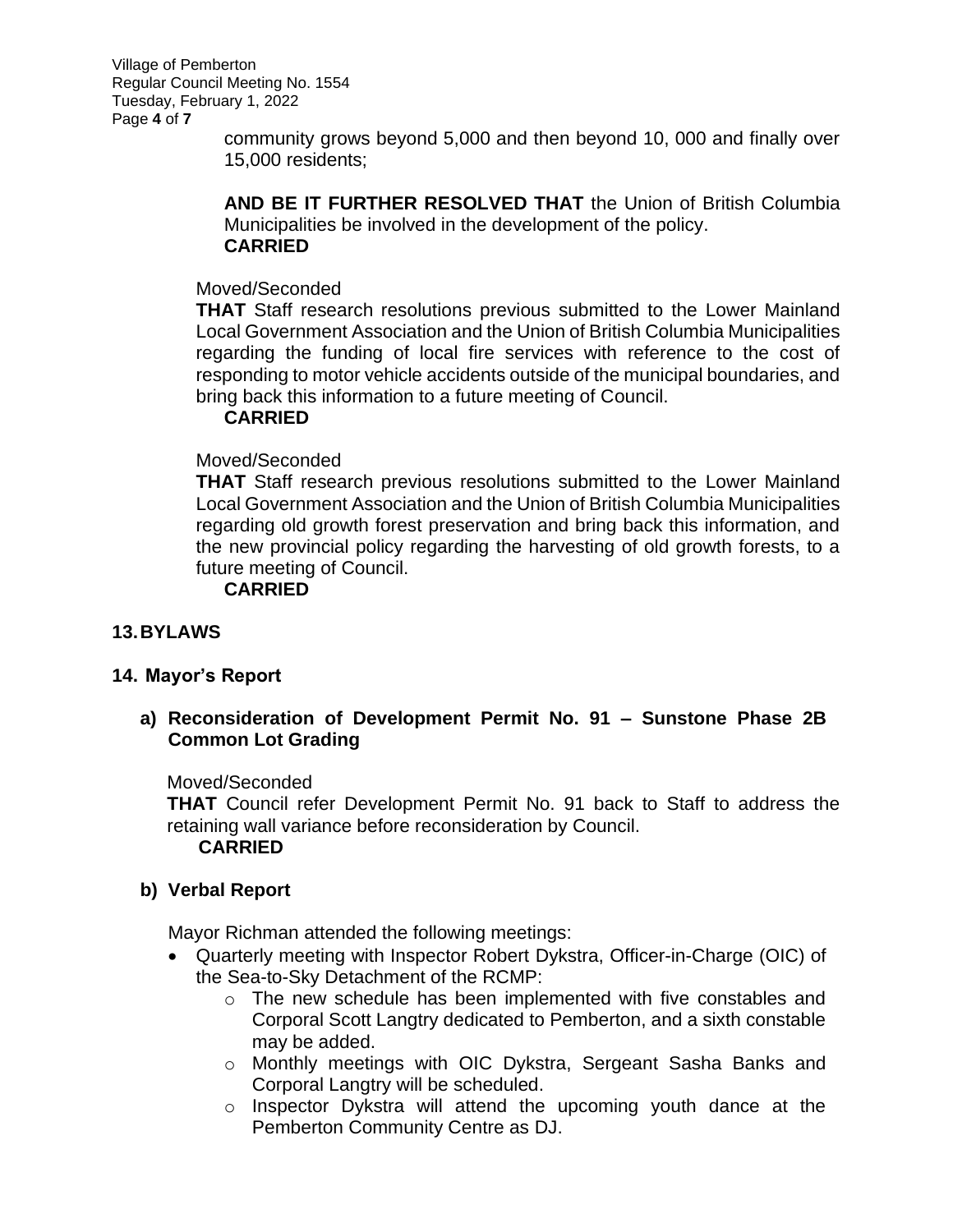Village of Pemberton Regular Council Meeting No. 1554 Tuesday, February 1, 2022 Page **5** of **7**

- o Regular updates to Council will begin soon.
- Kick-Off Meeting Ring Dikes
	- o Elected officials and staff from Squamish-Lillooet Regional District, Lil'wat Nation, Pemberton Valley Dyking District, and the Village of Pemberton met to consider constructing ring dikes to protect sensitive or high-density areas. This work will proceed with the assistance of NorthWest Hydraulic Consultants.
- Squamish-Lillooet Regional District meetings on January  $26<sup>th</sup>$  and  $27<sup>th</sup>$ .
	- o This was the first 2022 budget session. The proposed budget increases can mostly be absorbed by the non-market change of \$395 million.

Mayor Richman congratulated local athletes Trinity Ellis and Ethan Hess on qualifying for the 2022 Olympic and Paralympic Winter Games to be held in Beijing. Trinity will compete in luge and Ethan in nordic skiing.

#### **15.Councillors' Reports**

**Councillor Craddock** reported on the January 20<sup>th</sup> Pemberton Valley Dyking District meeting, where results of the recent survey were discussed, and future funding options were considered.

**Councillor Zant reported** on the Pemberton and District Public Library AGM, where new appointments were made to the board.

**Councillor Noble reported did not report.**

**Councillor Antonelli did not report.**

#### **13.CORRESPONDENCE**

- **a) Correspondence for Action**
	- **i. Katrina Nightingale, dated January 25, 2022, expressing concern regarding the planned logging of old growth forest in the Upper MacKenzie Basin by Spel ̓kúmtn Community Forest.**

Moved/Seconded **THAT** the correspondence from Katrina Nightingale, dated January 25, 2022, be forwarded to the Spelkúmtn Community Forest Board of Directors. **CARRIED**

- **b) Correspondence for Information**
	- **i. Peter Busse, Mayor, District of Lillooet, addressed to Brad Vis, MP for Mission-Matsqui-Fraser Canyon, dated December 15, 2021, presenting**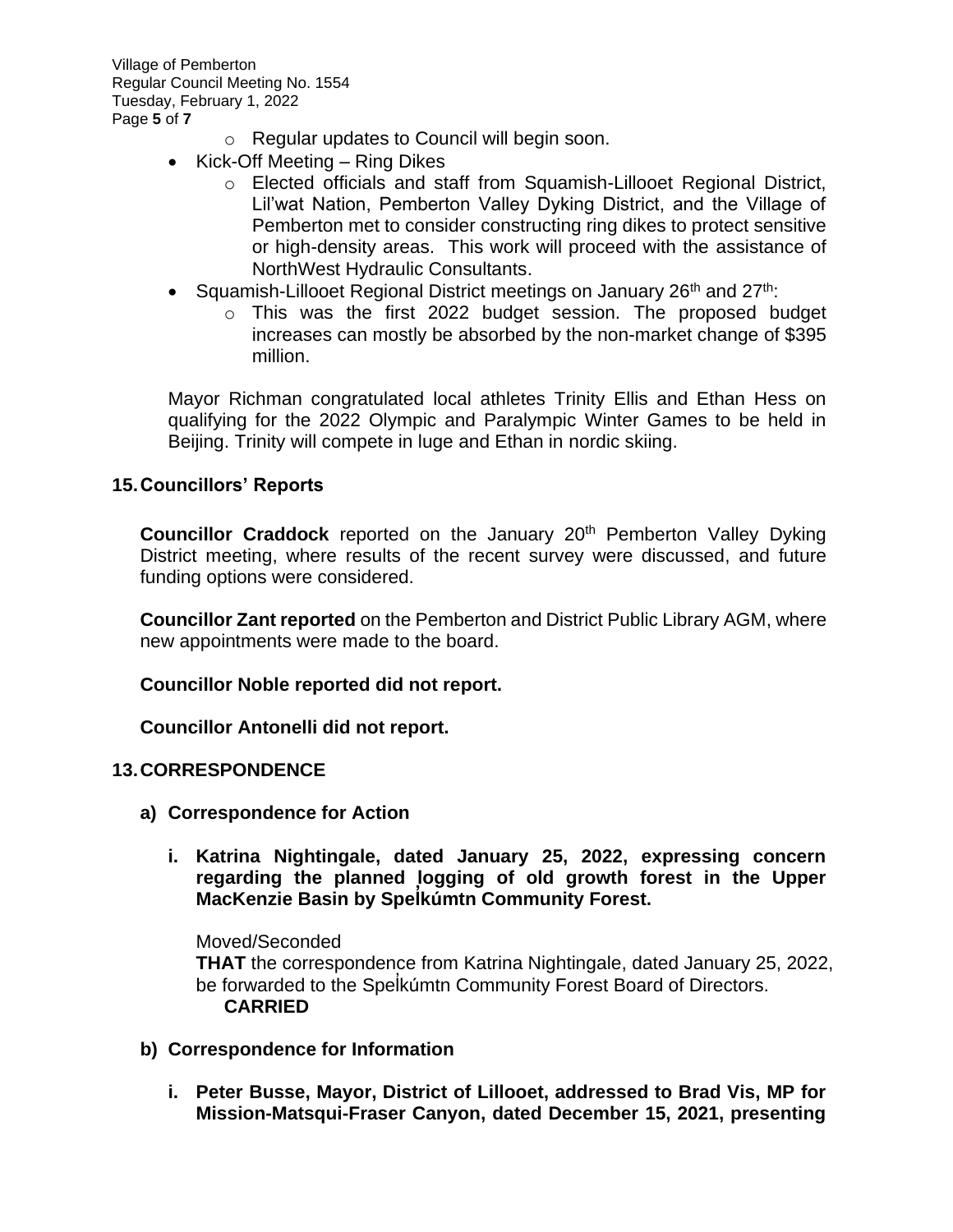**a petition and resolution asking the provincial and federal governments to assess and improve current policies and guidelines regarding forest and wildfire management, and inviting other BC communities to adopt similar resolutions.**

- **ii. Patrick Weiler, Member of Parliament, West Vancouver-Sunshine Coast-Sea to Sky Country, dated January 27, 2022, announcing an investment of \$73.1 million for the third intake of the CleanBC Communities Fund through the Investing in Canada Infrastructure Program – Green Infrastructure Stream. Applications will be accepted until May 25, 2022.**
- **iii. Gina McKay, Mayor, District of Stewart, dated January 28, 2022, in support of the District of Lillooet's BC Wildfires petition.**

Moved/Seconded **THAT** correspondence items i. and iii. be received. **CARRIED**

Moved/Seconded

**THAT** correspondence item ii. regarding the third intake of the CleanBC Communities Fund through the Investing in Canada Infrastructure Program – Green Infrastructure Stream be referred to Staff.

**CARRIED**

## **14.DECISION ON LATE BUSINESS**

## **15.LATE BUSINESS**

## **16.NOTICE OF MOTION**

## **17.QUESTION PERIOD**

Katrina Nightingale, Squamish-Lillooet District resident, asked Mayor Richman to clarify how the Village reconciles its values as expressed in the Community Climate Action Plan with the logging of old growth forests planned by the Spelkumtn Community Forest for the Upper MacKenzie Basin, and asked about opportunities for the public to become involved in the Spel ̓kúmtn Community Forest.

#### **18.IN CAMERA**

#### Moved/Seconded

**THAT** the meeting is closed to the public in accordance with the *Community Charter* Section 90 (1) (a) Personnel, (c) Employee Relations, and (k) Negotiations and related discussions that in the view of Council could reasonably be expected to harm the interest of the municipality if they were held in public.

## **CARRIED**